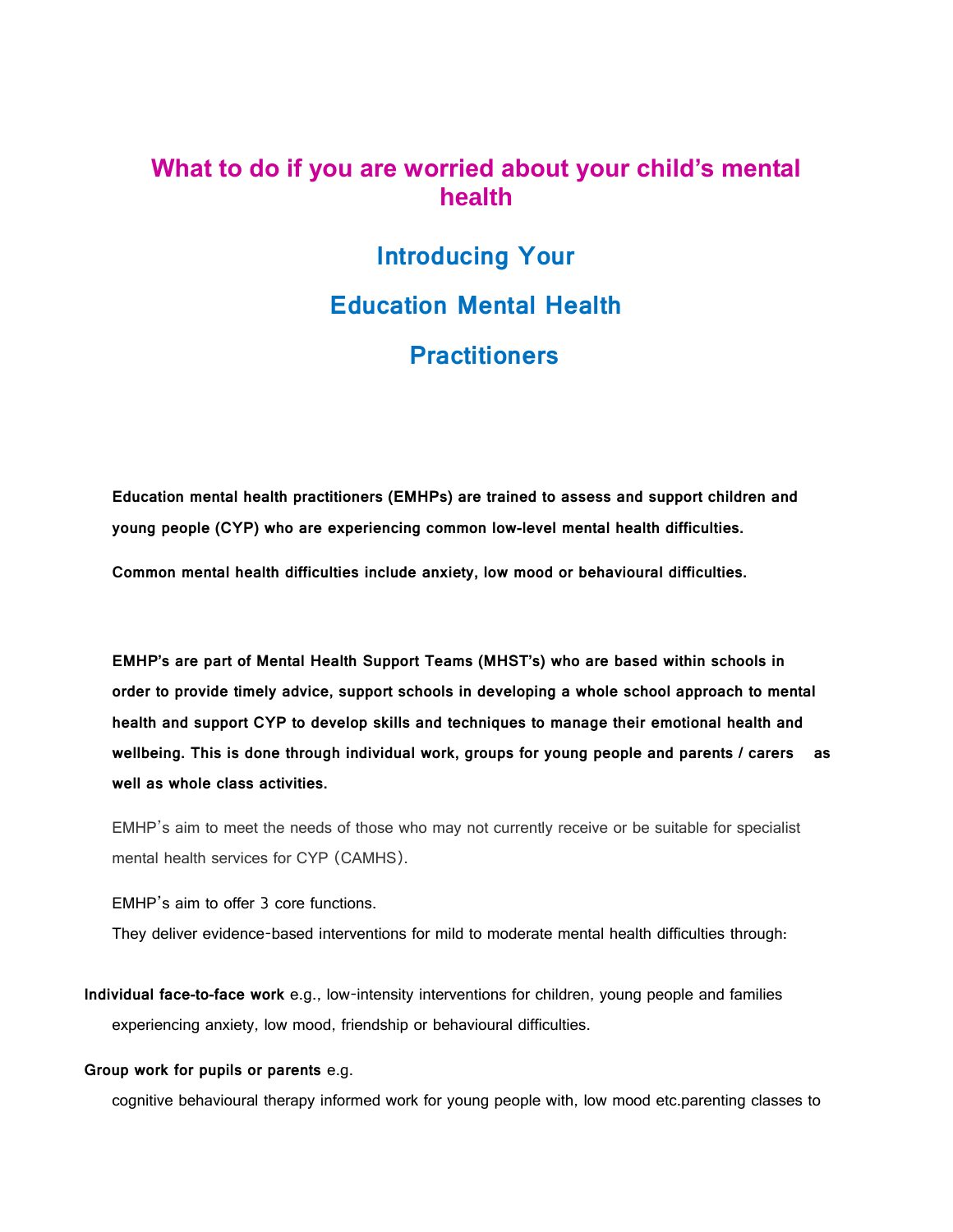include difficulties withdisorder and social communication difficulties.

#### **Promoting a whole school approach to**

**mental health and wellbeing** e.g. Assemblies or class talks around wellbeing / transition to high school etc.

A mild mental health issue is when a person has a small number of symptoms that have a limited effect on their daily life. A moderate mental health issue is when a person has more symptoms that can make their daily life much more difficult than usual.

We will let you know what group and wider work is happening within your child's school .

If you or your child feel that they may benefit from some extra support, please speak to your schools Designated Mental Health Lead, class teacher or Head Teacher who will make a referral to the team.

We will need to have both your and your child's consent for this referral and share some information with the school. With all 1:1 work we will send letters out to you and / or your child to summarise the work we aim to do in sessions.

## **Chester CAMHS: 01244 393 200**

At one time or another, most people will experience a mental health difficulty. If you have concerns about a young person struggling with worries, anxiety or low mood there are lots of ways you can seek help.

Free websites such as www.mymind.org.uk, www.youngminds.org.uk and